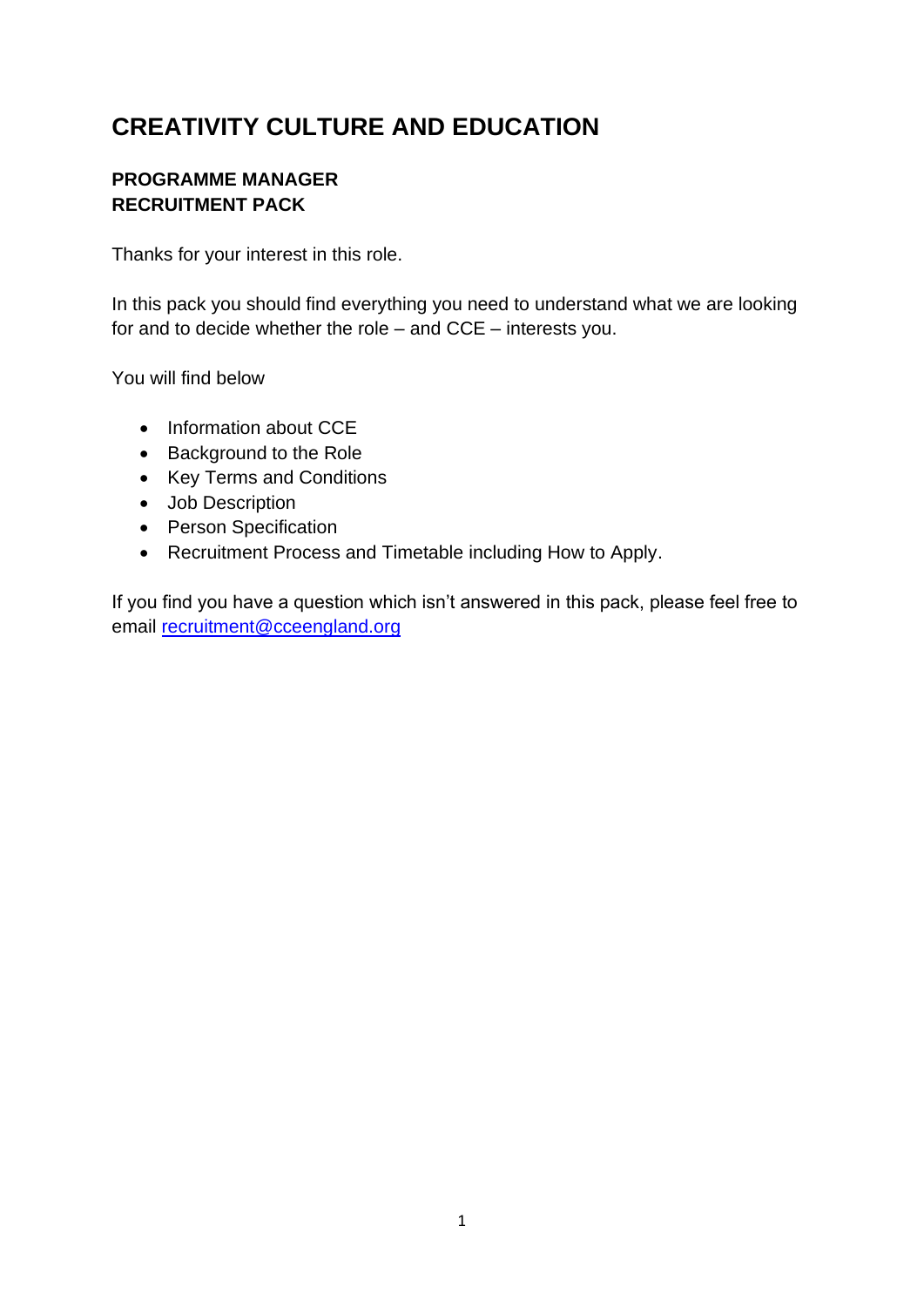# **PROGRAMME MANAGER ABOUT CCE**

Creativity, Culture and Education (CCE) is an international creative learning foundation, our aim is to transform the learning experience of children and young people from disadvantaged backgrounds across the world. We use the power of creativity to unlock their potential for achievement, attainment and well-being by supporting the confidence and capability of the educators in their lives.

CCE was created in 2008, originally to manage the then Government's flagship creative learning programme 'Creative Partnerships' which had been created in 2002 and had been run via Arts Council England until that point.

CCE is technically set up as a company limited by guarantee and registered charity.

From 2008 to 2011, CCE ran Creative Partnerships (CP) and the Find Your Talent (FYT) pilot programme across England, employing over 100 staff across two offices in London and Newcastle upon Tyne, managing an annual budget of over £50 million and working with over 4,000 schools a year.

Funding was withdrawn from the CP and FYT programmes following the change of Government in 2010.

CCE now operates without any ongoing public revenue funding, but has income from its healthy unrestricted reserves which it uses to support its charitable activities around the world. CCE also delivers a number of contracts, is a partner in delivering grant funded activities and also applies for funding from trusts and foundations.

With a small staff team, we develop and deliver a range of creative learning programmes around the world, based upon CP principles, but refreshed and modified on an ongoing basis by our experience in classrooms and by emerging theories and research findings. We also have an international network of partners from around the world who meet regularly.

You can find out a lot more about CCE at [http://www.creativitycultureeducation.org/.](http://www.creativitycultureeducation.org/)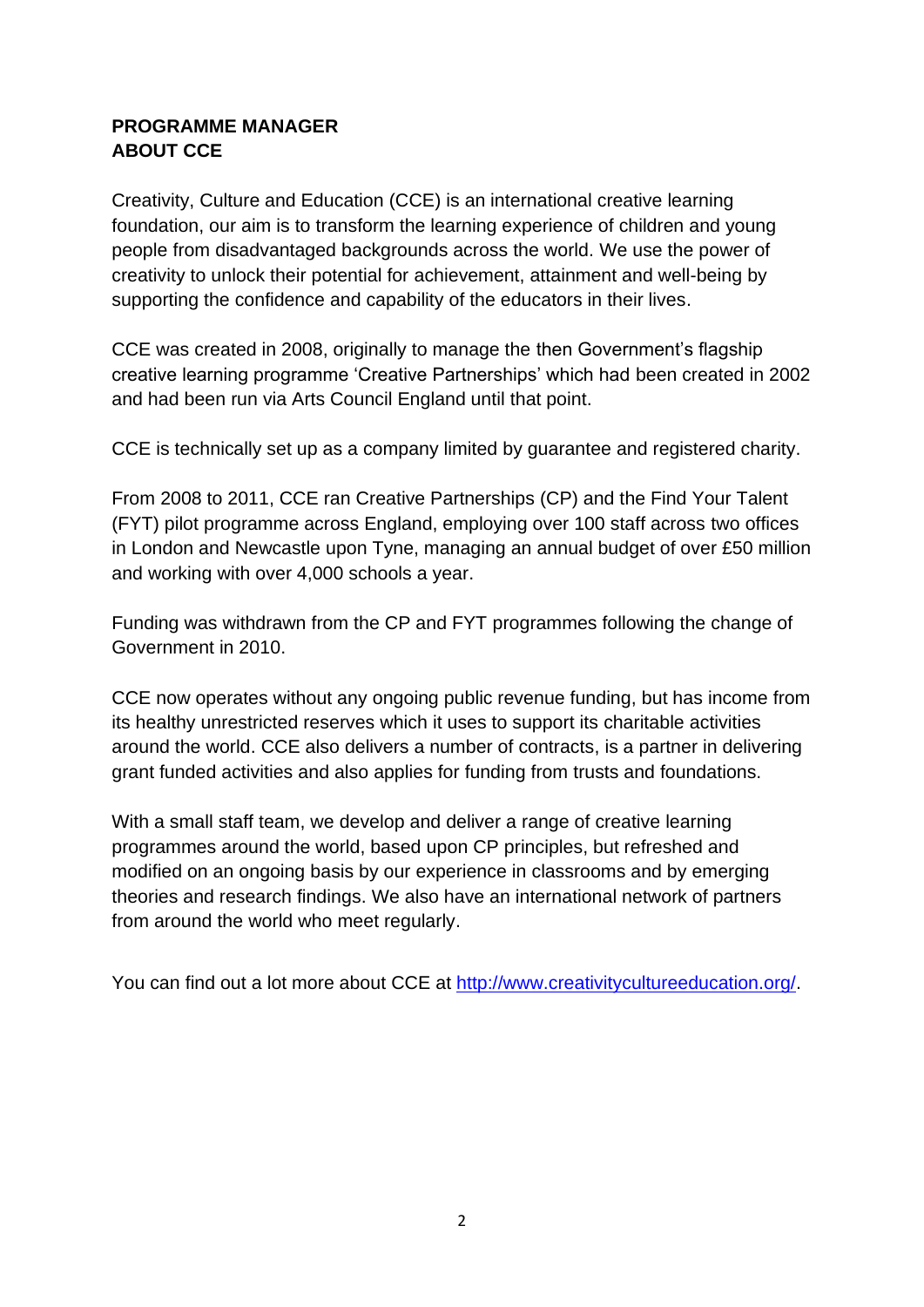# **PROGRAMME MANAGER BACKGROUND TO THE ROLE**

CCE currently supports a range of creative learning programmes internationally including in Australia, Chile, Czech Republic, England, Ireland, Hungary, Norway, Pakistan and Thailand. The majority of CCE's programmes are designed to utilise the potential of artists and the arts and culture to improve the quality of learning in formal education across all areas of the curriculum. These programmes focus on supporting the development of children and young people's creative habits of mind which are to be inquisitive, imaginative, disciplined, persistent and collaborative learners. We also have an amazing network of partners from across four continents all of whom share our values and our pedagogical approaches.

The post of Programme Manager is a new permanent post, which is being established at a key moment in the life of CCE. Over the last two years, we have gone through some changes in our staff team alongside having to make big adjustments to how we operate and deliver our work and partnerships as a result of the COVID-19 pandemic.

We have also found ourselves in a much stronger financial position with a significant level of unrestricted reserves which is allowing us to think about our future with confidence and ambition offering more flexibility to experiment and take risks. We have put in place a long-term strategy, the core of which is a focus on leadership for creativity, teaching for creativity and supporting our growing international network of partners. We will also continue to develop and support the delivery of our existing programmes and provide consultancy and training services.

We have a strong desire to increase our reach and impact and to work with our international network to explore, develop and experiment with new models including those focused on teaching and leading for creativity. We are committed to investing time and resources to develop new programmes which we hope can be scaled and implemented more cost effectively across our existing network and in new places too.

We see this being achieved through new appointments including this post of Programme Manager. The Programme Manager should be prepared to look at our existing programmes alongside working with the Director and our other Programme Manager to develop and implement new programmes which support creative teaching and learning both in the UK and internationally. It should be noted that the post holder must be willing to undertake international travel. This could include a small number of extended stays annually (of up to a month).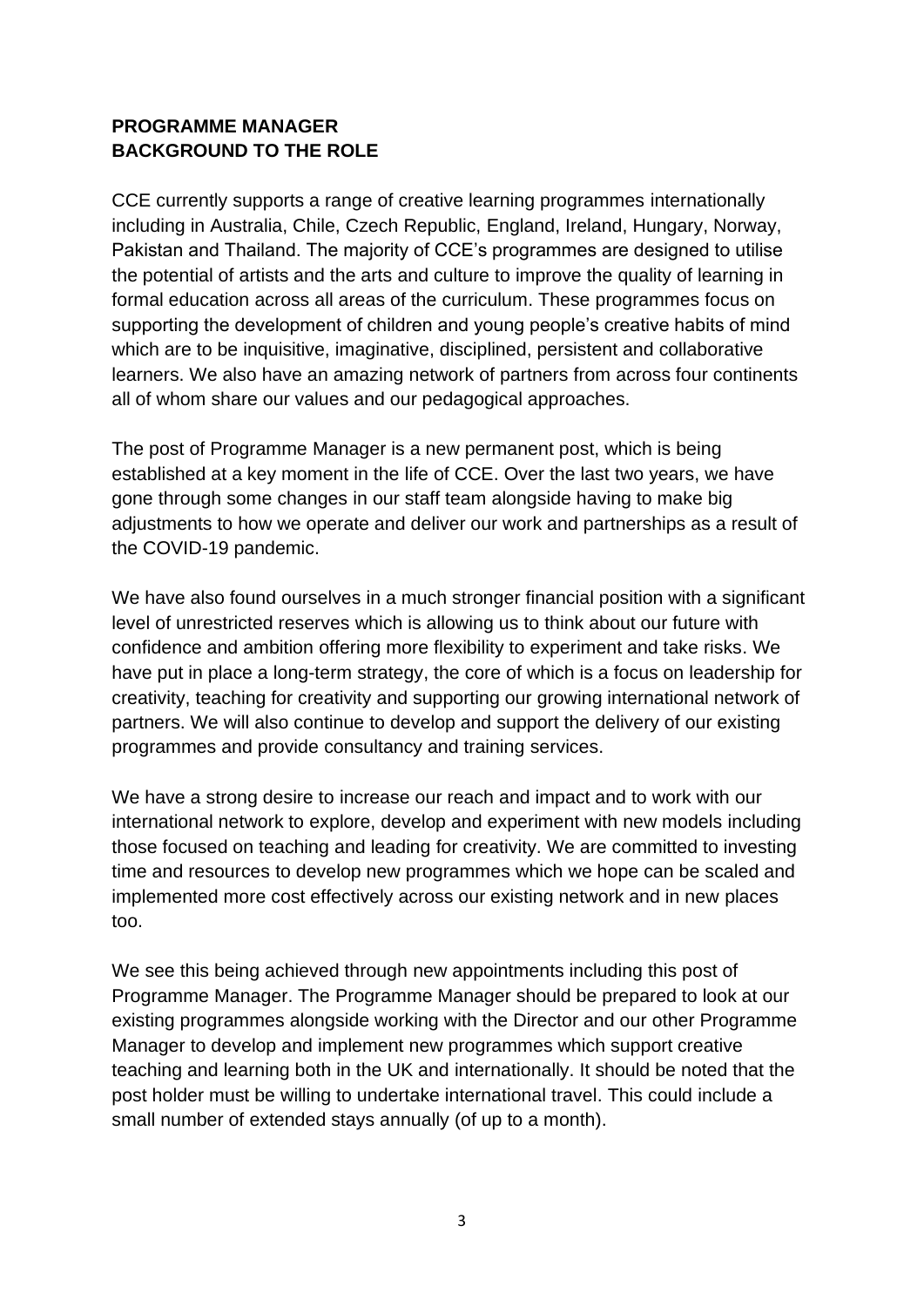Throughout, however, the focus must remain on developing programmes which impact directly on the lives of children and young people, and programmes in which the children and young people also have a voice and a central role in determining the outcome of the work.

In investing in this role, it is recognised that there will need to be time to research, to develop new ideas and to form new partnerships. However, the post holder will be expected to contribute to the long-term sustainability of CCE.

These are exciting times for CCE and we thank you for your interest in this role.

**Di Fisher-Naylor Director** 

**May 2022**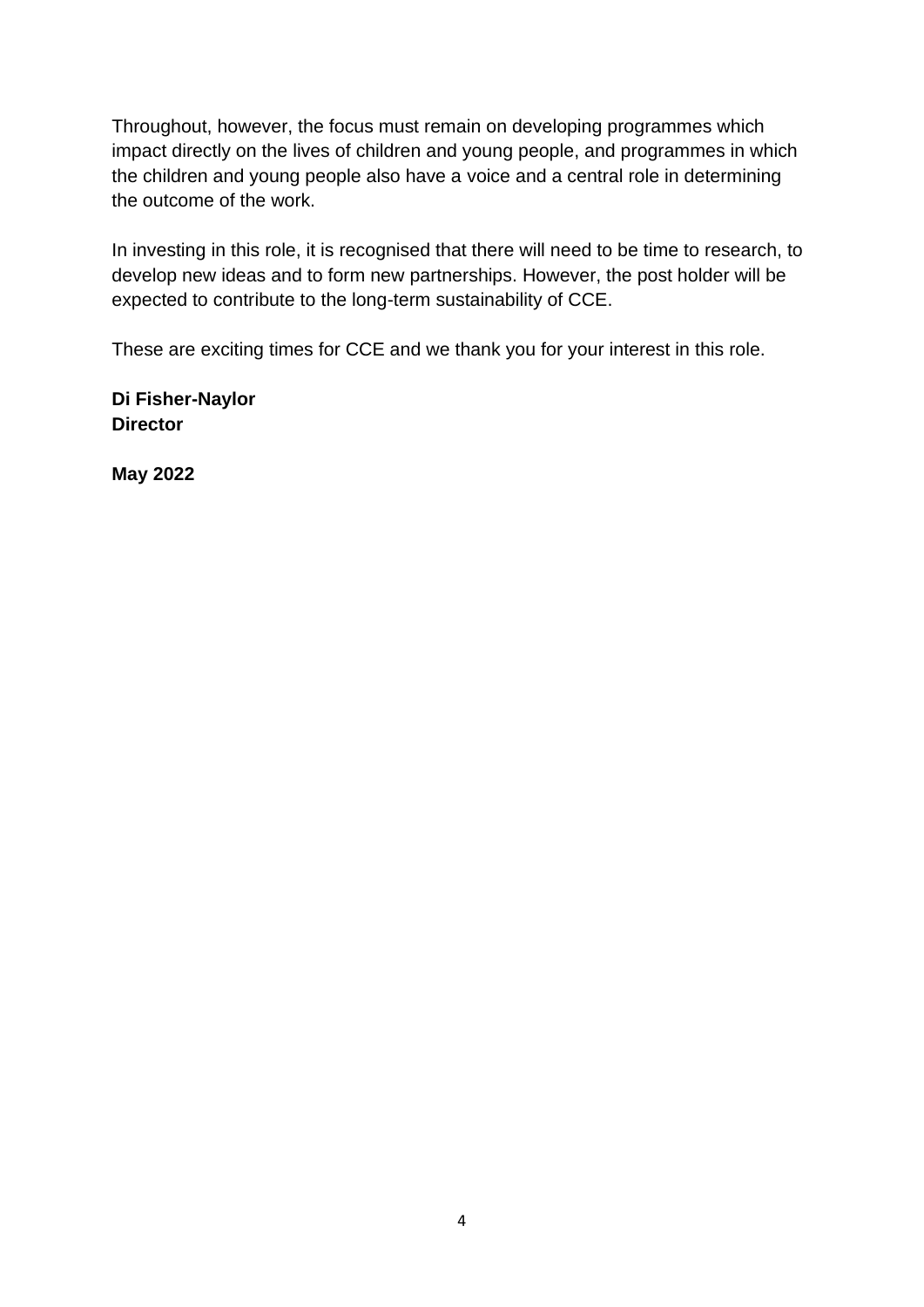# **PROGRAMME MANAGER KEY TERMS AND CONDITIONS**

### **Salary**

Negotiable from £46,769 pro-rata depending upon skills and experience.

### **Duration of Contract/Probationary Period**

This is a permanent contract, subject to a six month probationary period.

#### **Hours of Work**

This is a part-time role, ideally working 4 days (28 hours) per week, however this is negotiable.

### **Location**

Although CCE's office is located in Newcastle upon Tyne, the nature of the role and the travel it will be required to undertake mean that it could be home-based, but some travel to the Newcastle office would be required.

#### **Annual Leave**

CCE offers 25 days annual leave pro-rata, as well as Bank Holidays. In addition, CCE is typically closed between Christmas and New Year, for which you do not need to allocate any of your annual leave entitlement.

## **Pension Scheme**

CCE offers a defined contribution pension scheme. Provided that the employee makes a contribution of no less than 3%, CCE will make an employer's contribution of 10%.

#### **Flexible Working**

As a part-time member of staff you will be able to work flexibly, provided that the needs of the business are met.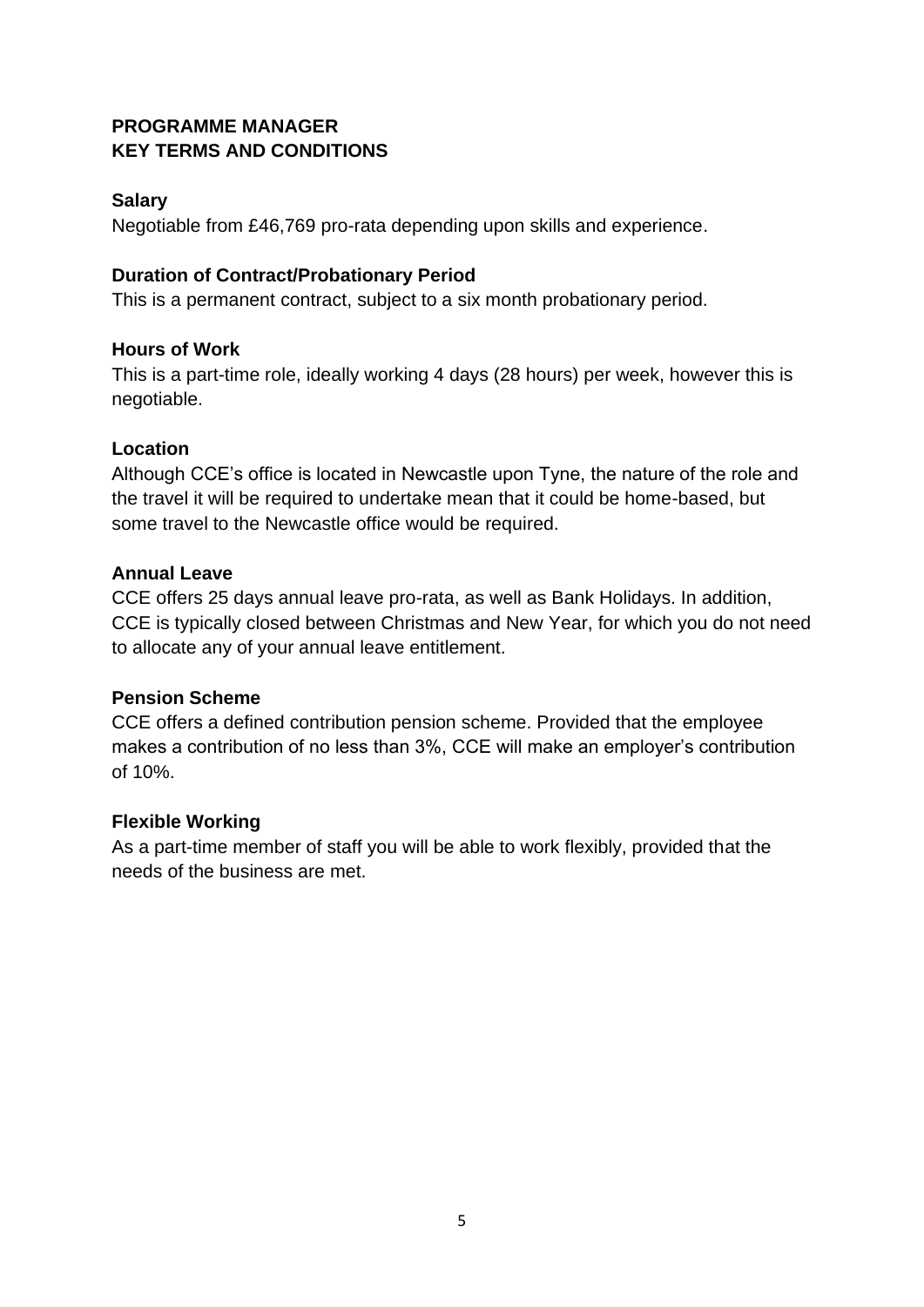# **PROGRAMME MANAGER JOB DESCRIPTION**

# **Job Summary and Purpose**

- To design, develop and support the delivery of a range of creative learning programmes
- To devise and implement CCE's Professional Development Strategy
- To design, develop and support the delivery of training and professional development offers for school leaders and teachers
- To support the development of networks and communities of practice
- To design and implement digital communication to raise the profile of CCE and its work.

# **Main Responsibilities/Activities**

- To support the design, development and delivery of CCE's creative learning programmes
- To devise and implement CCE's Professional Development Strategy, liaising closely with colleagues
- To work with colleagues, clients, external partners and associates to develop high quality, relevant training and development opportunities and to support their delivery
- To initiate, develop and integrate training and professional development offers into wider programmes of work and into the operation of CCE
- To deliver training and professional development activities, both digitally and face to face
- To develop communities of practice
- To manage contracts for associates and external agencies who are supporting development activities on behalf of CCE and to monitor and evaluate the quality of their delivery
- To meet income and fundraising targets as agreed with the Director
- To set, monitor and report on budgets
- To identify and research new opportunities for CCE
- To be an effective champion and ambassador for all CCE's work and contribute to the positive profile of CCE through digital communications and advocacy
- To manage external associates and consultants and support the implementation of work resulting from their recommendations.

# **Working Relationships**

- To build strong relationships, communication and collaborations both within CCE and with external partners, clients and associates
- To build strong relationships and partnerships to share knowledge and expertise of teacher and leadership development in the field of creative education.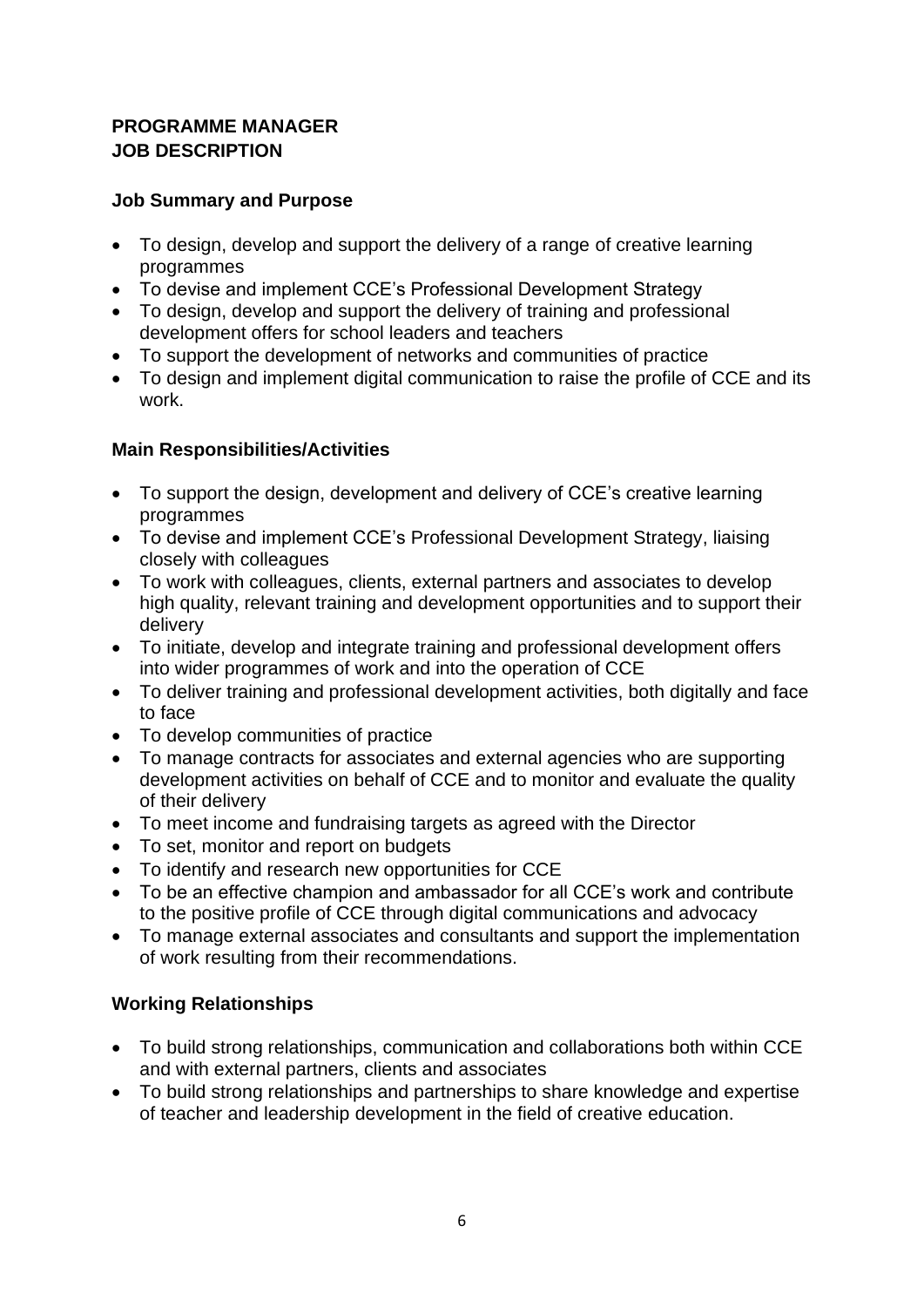# **Budgetary Responsibility**

• Delegated authority for specific areas of expenditure, subject to approval by the Director.

### **All staff are expected to:**

- Positively support equality of opportunity and equity of treatment of colleagues in accordance with the Diversity Policy/statement
- Help maintain a safe working environment by:
	- o Attending training in Health and Safety requirements as necessary
	- o Following local safe working practices and the Health and Safety Policy
- Undertake such other duties within the scope of the post as may be requested by your line manager or other senior leaders.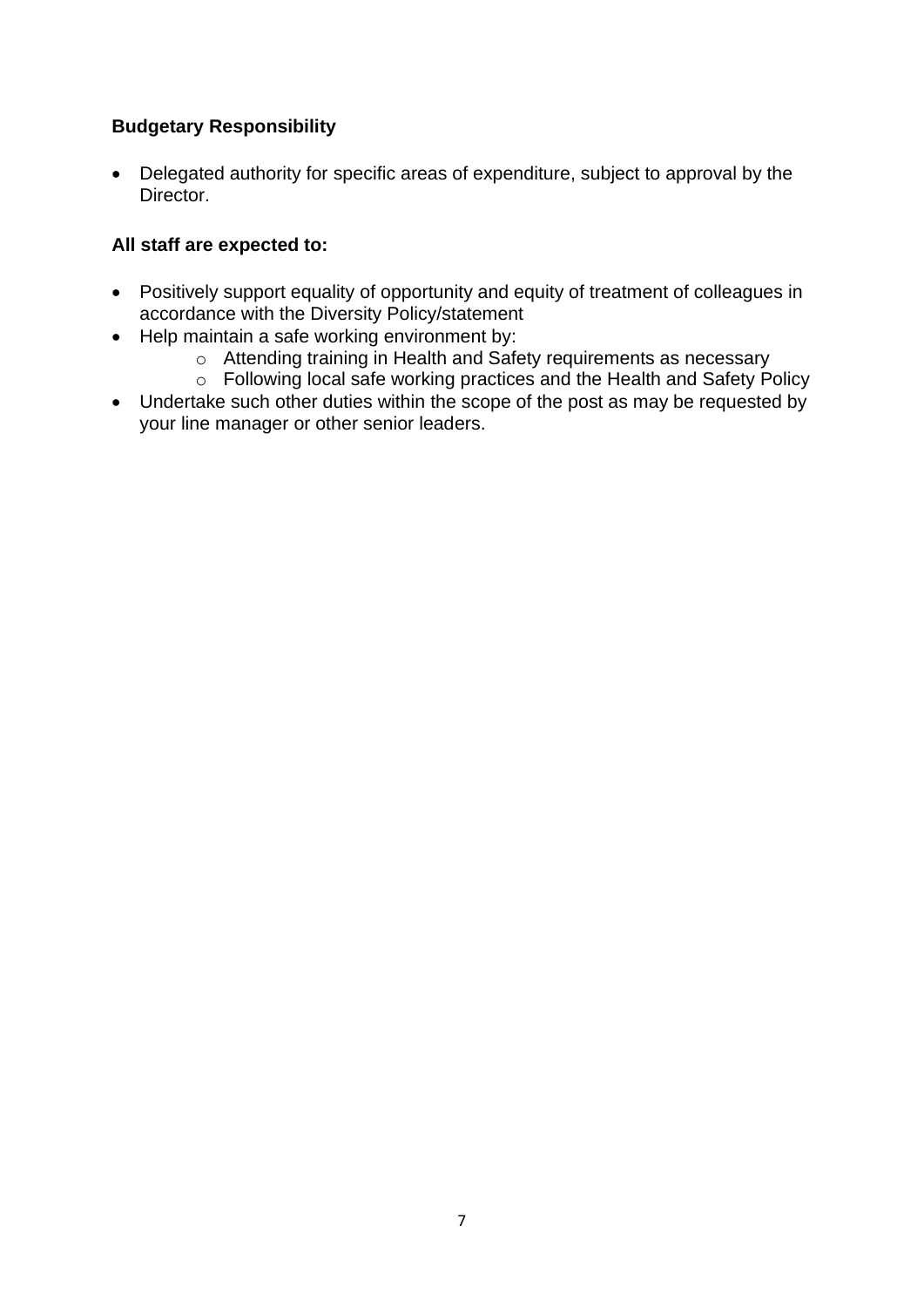### **PROGRAMME MANAGER PERSON SPECIFICATION**

### **Qualifications and Experience**

- Educated to degree level or equivalent
- Minimum of 2 years' experience of managing staff, external consultants and associates
- Experience of developing close working relationships, synergies and links with a range of stakeholders
- Extensive experience of designing and delivering creative learning programmes
- Extensive experience of designing and delivering training and professional development opportunities including using digital technology
- Extensive experience of managing large scale, high-profile projects
- Experience of monitoring and evaluation, including training evaluation.

## **Technical Skills and Knowledge**

- Knowledge and understanding of leading and teaching for creativity
- Skills in designing and delivering leadership programmes for schools
- Skills in supporting networks and communities of practice both face to face and using digital platforms including Zoom
- Knowledge of education, culture and local and national government sectors
- Awareness of current thinking in the field of leadership and teaching for creativity
- Project management skills and experience including risk management, change management, stakeholder and conflict management
- Financial management skills and an understanding of interpreting financial information and experience of budget management
- Confident in the use of email, internet and office software
- Confident in the use of digital platforms such as Zoom, Menti, Microsoft Teams, Twitter, and Facebook
- Excellent communication and influencing skills
- Strong, confident presenter and trainer
- Proven analytical and problem-solving skills.

## **Personal Qualities**

- Ability to work with integrity, to use discretion and diplomacy, and to respond sensitively to confidential information
- Approachable, empathetic manner
- Equally confident/able to work as part of a team or on own initiative
- Ability to develop good working relationships with staff, associates and clients at all levels.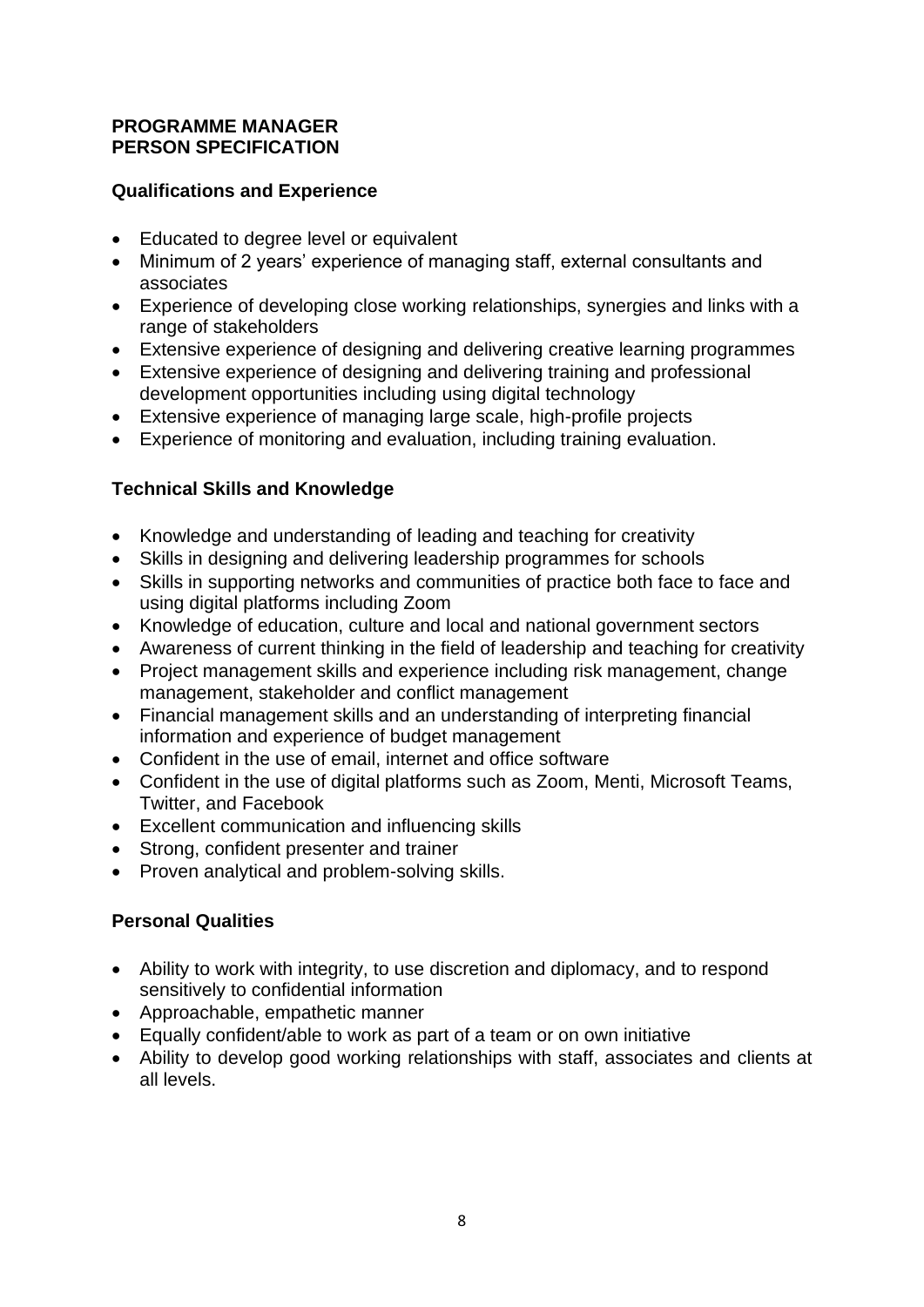# **Special Requirements**

- Willingness/ability to undertake regular travel away from home including international travel and overnight stays. This could include a small number of extended stays annually (of up to a month)
- Current Enhanced DBS check.

# **In an ideal world you'll also have:**

- Experience of/interest in the cultural and/or education sectors
- Experience of working internationally
- A sense of humour!